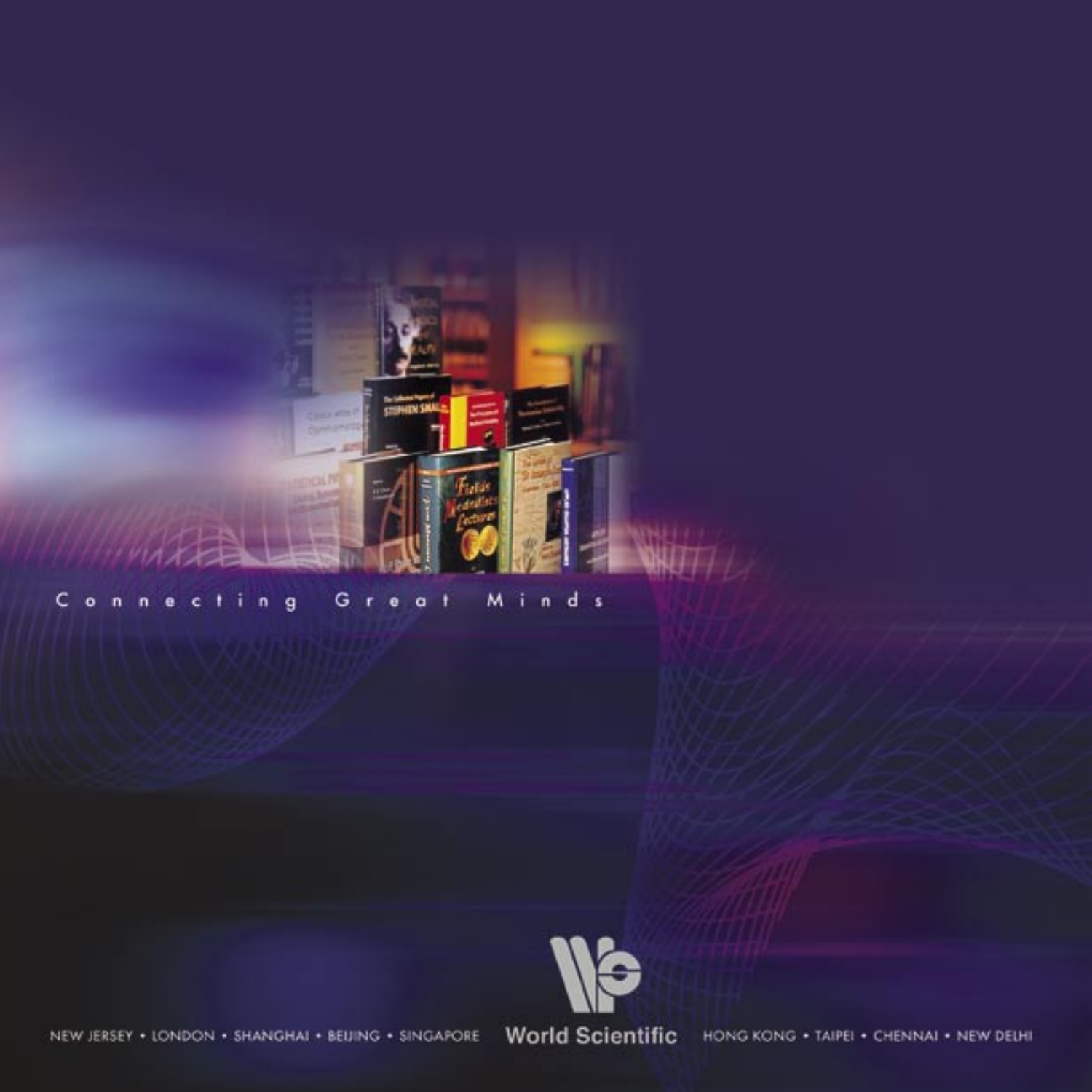# M i s s i o n

to develop the highest quality knowledgebased products and services for the academic, scientific, professional, research and student communities worldwide.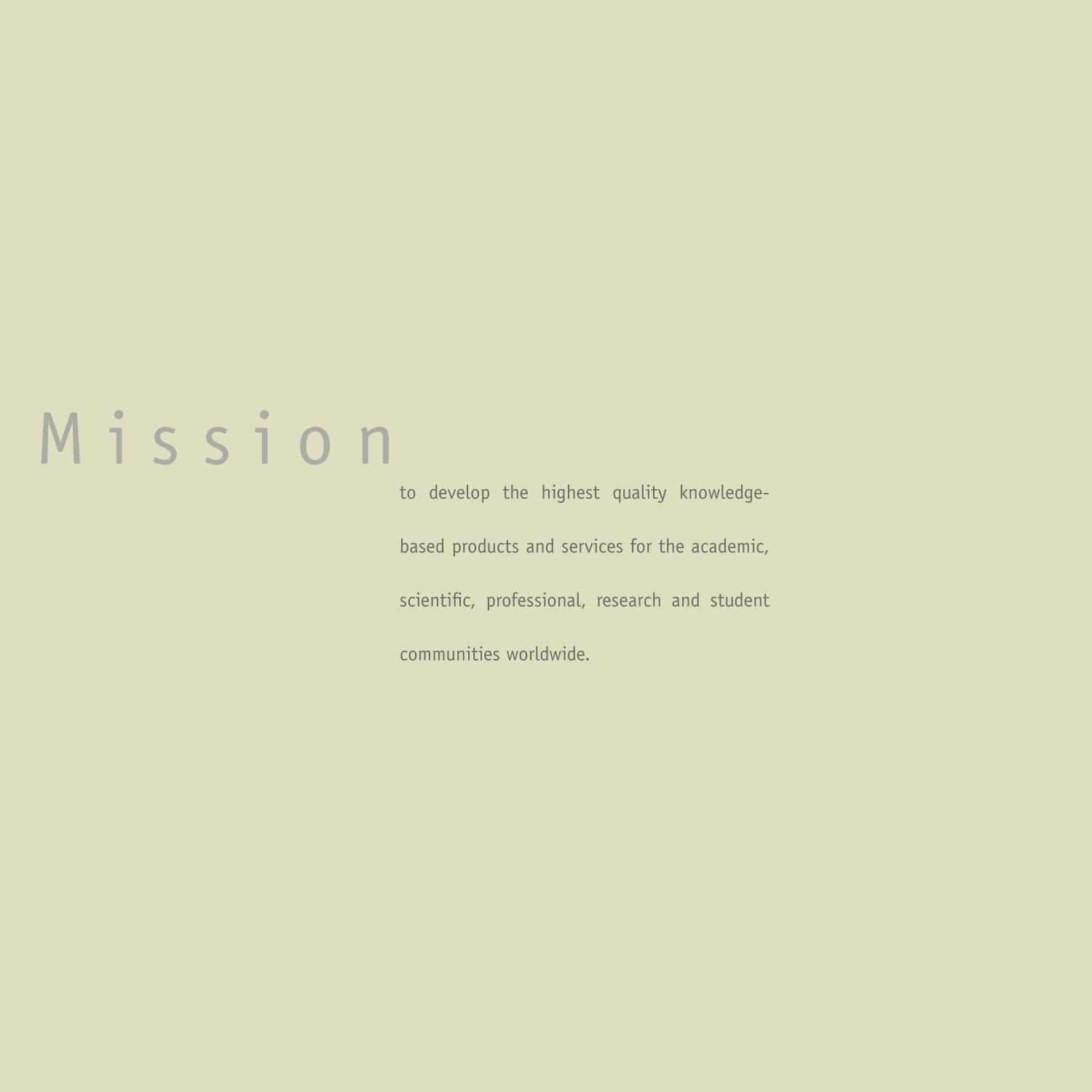

Connecting

# Great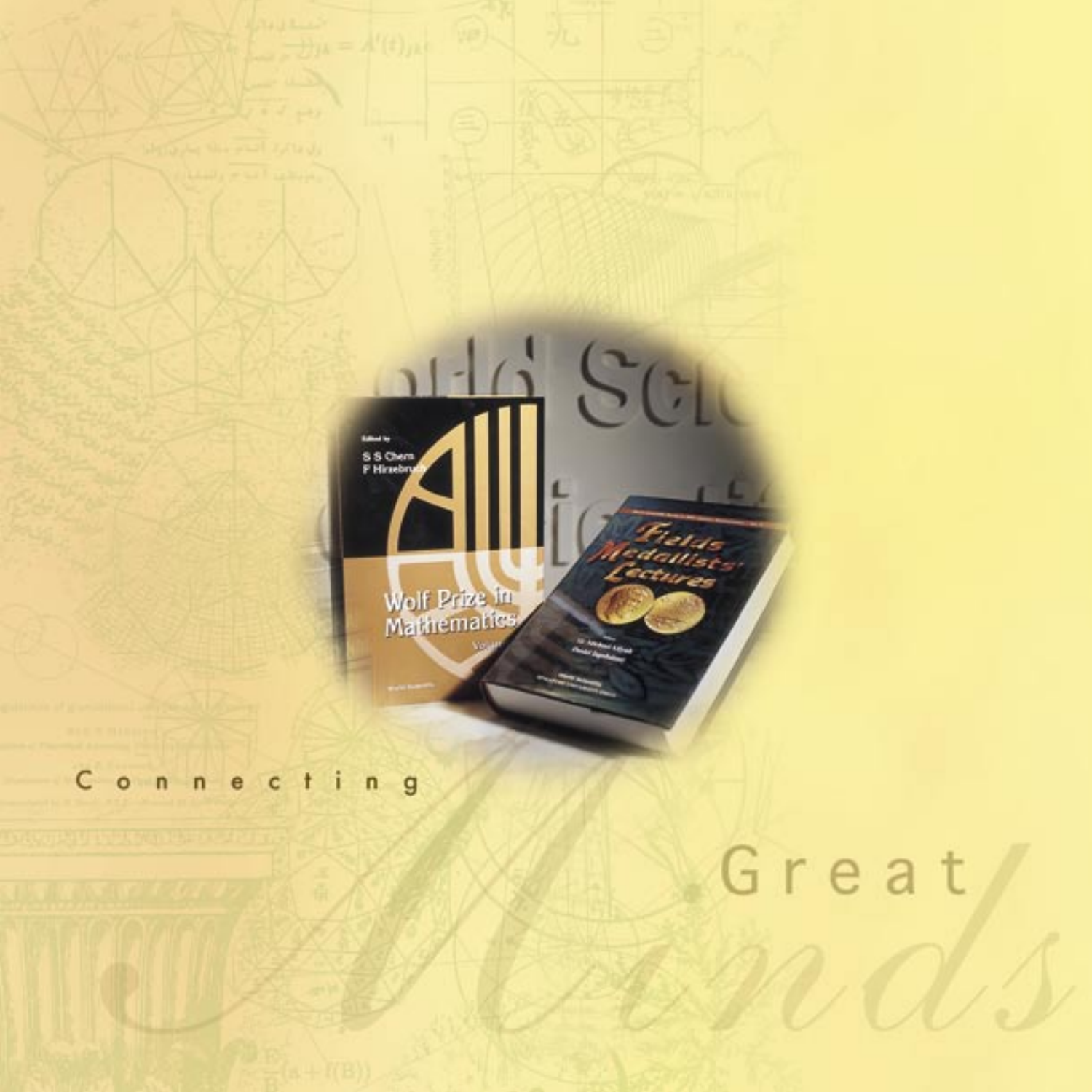



## Company Profile

Publishes more than 400 books and 100 journals a year in the diverse fields of science, technology, medicine, and business and management. Since its inception in 1981, the World Scientific Publishing Group has grown to establish itself as one of the world's leading academic publishers. With 9 offices worldwide, it now publishes more than 400 books and 100 journals a year in the diverse fields of science, technology, medicine, and business and management. The Group has expanded into other business areas such as prepress services, digital data conversion, graphic design, printing, translation, and event management.

A milestone was reached in 1995 when World Scientific co-founded Imperial College Press — well known for its strengths in engineering, medicine and information technology — with the prestigious Imperial College of London. World Scientific is also a major publisher of the works of Nobel laureates from various fields and was awarded exclusive rights by the Nobel Foundation to publish the entire series of Nobel lectures (1901 – 2000) in English.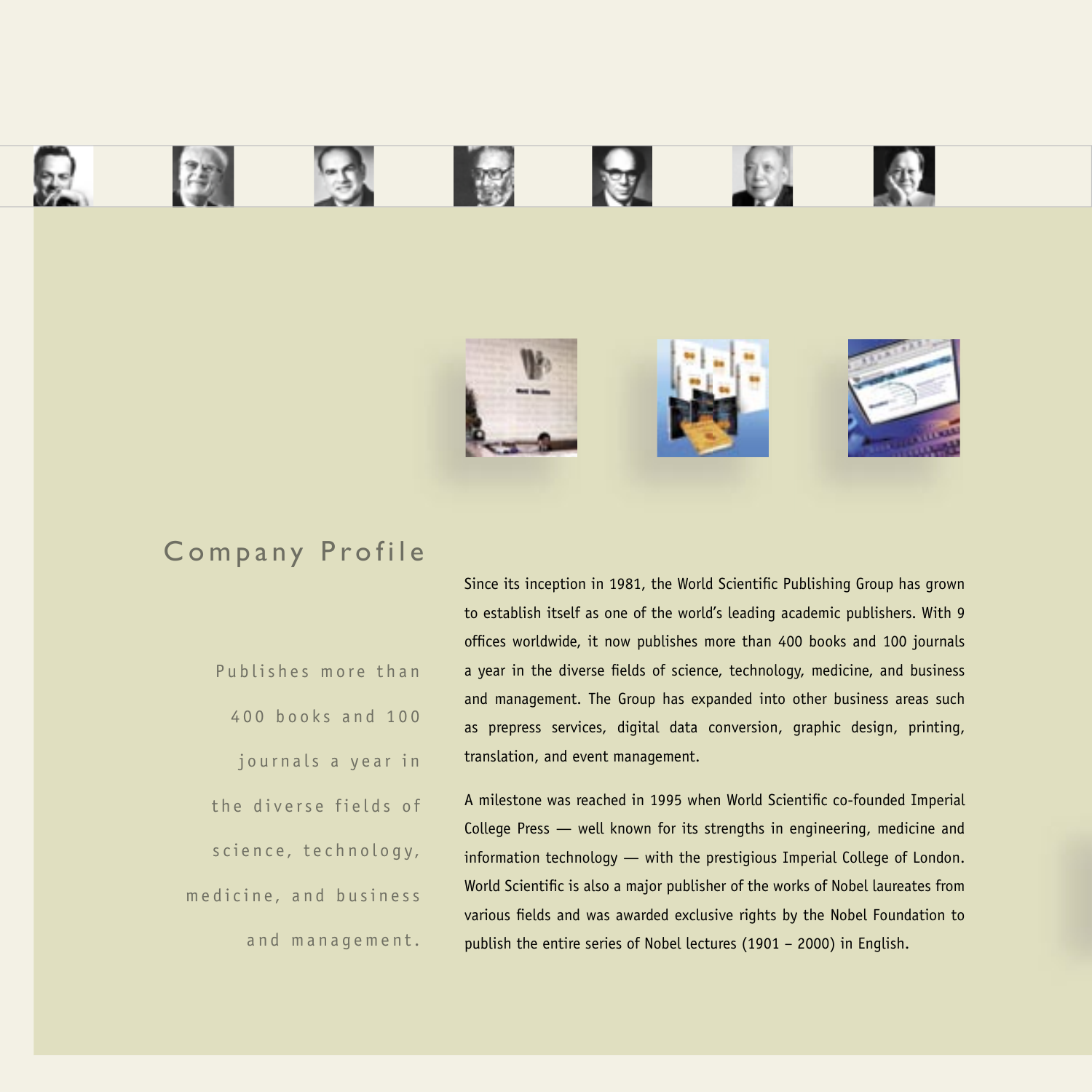London

Shanghai

Beijing

Singapore

Hong Kong

Taipei

Chennai

New Delhi

# Worldwide Operations





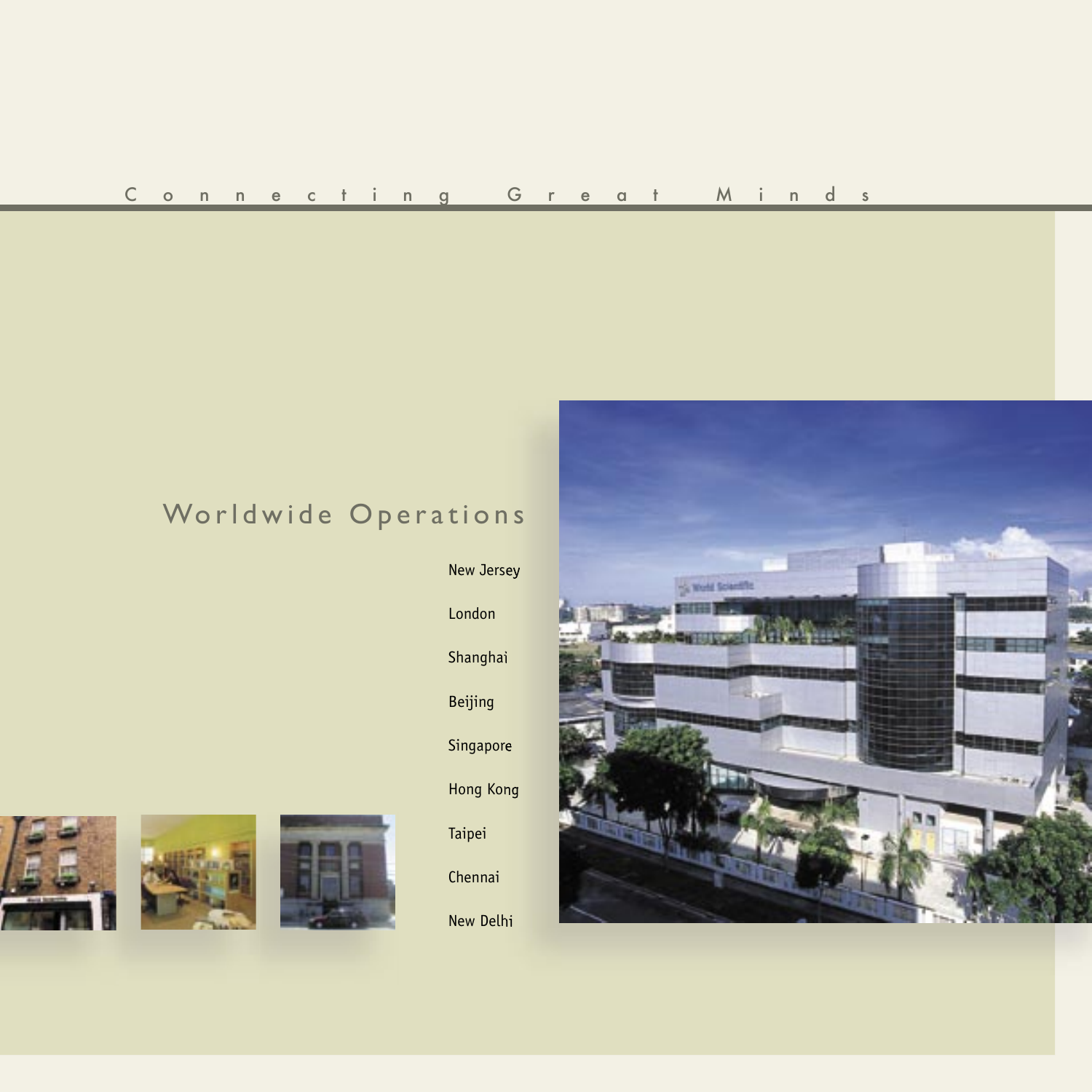

















Prestigious universities, such as Caltech, Cambridge, Cornell, Harvard, Oxford, Princeton, Stanford and Yale, have adopted many of our titles as textbooks.

Another of World Scientific's notable achievements is the Enterprise 50 Award for 2000 and 2002, a stamp of excellence, conferred on the top 50 privately held companies in Singapore by the Economic Development Board and Accenture (formerly Andersen Consulting). This Award reflects our strong performance in training, R&D spending, knowledge management and innovation.

At World Scientific, our mission is to develop the highest quality knowledge-based products and services.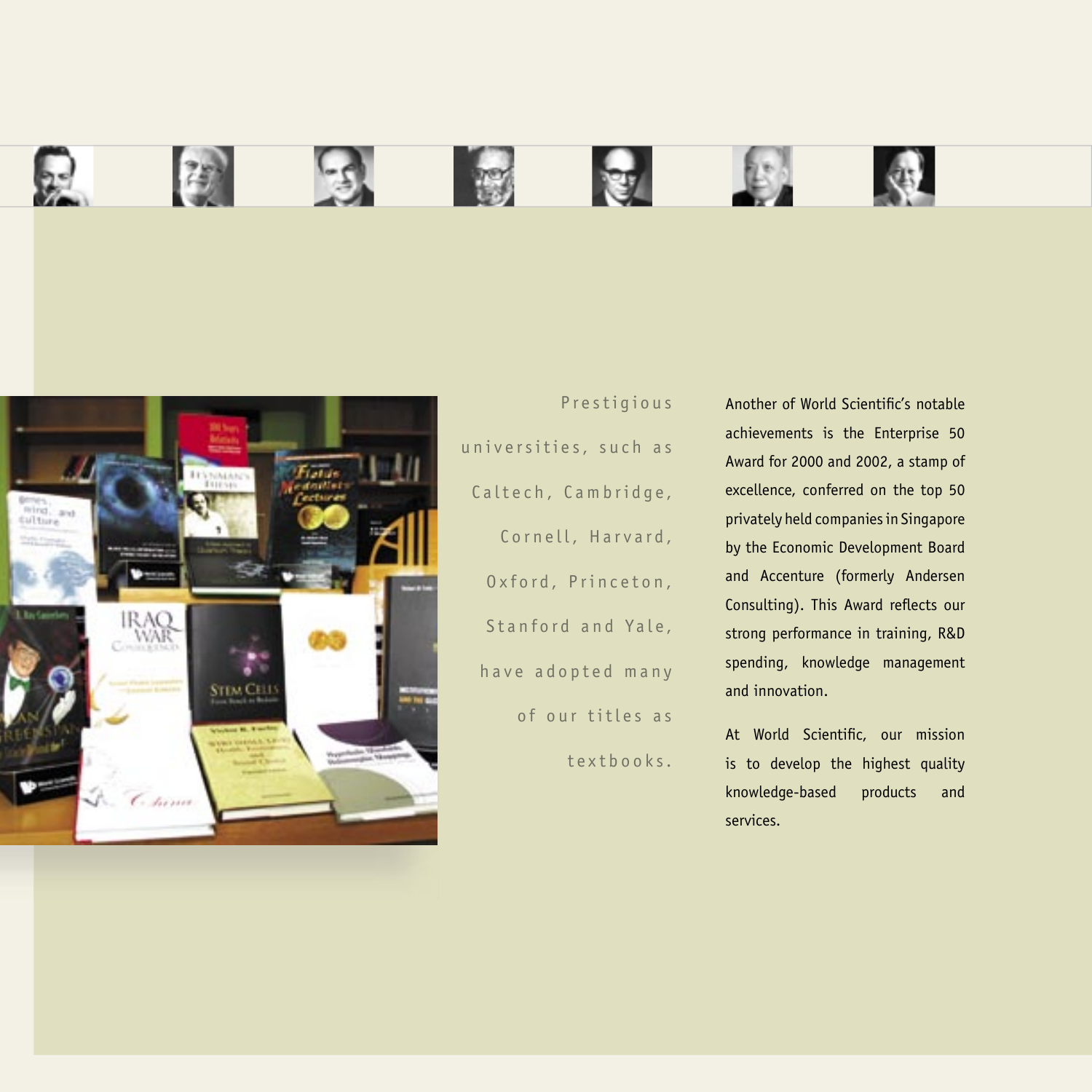World Scientific is committed to serving the interests of the academic community by swift dissemination of information and knowledge through all possible channels at competitive prices. Our dedication to the fulfilment of our mission extends to providing special discounts and incentives for developing nations to ensure the affordability of our publications.

World Scientific's books are recognized for their academic excellence. This is evidenced by the fact that prestigious universities, such as Caltech, Cambridge, Cornell, Harvard, Oxford, Princeton, Stanford and Yale have adopted many of our titles as textbooks.

To guide our editorial policy and direction, World Scientific has an International Advisory Board comprising renowned academics from various fields. Among Advisory Board comprising renowned academics from various fields. Among<br>them are Nobel laureates and directors of distinguished universities, research institutes and organizations. The company is also equipped with a team of dynamic Acquisition Editors, many armed with a Ph.D. They are proactive in searching for and acquiring high quality projects. We have an equally experienced team of Production Editors to ensure that our publications are of the highest standards.

To speed up the dissemination of knowledge and information, World Scientific has launched various Internet-based initiatives since 1996, such as e-journals, e-proceedings and an Internet bookshop. This has further reinforced our dedication to the progress of international scientific exchange and communication.



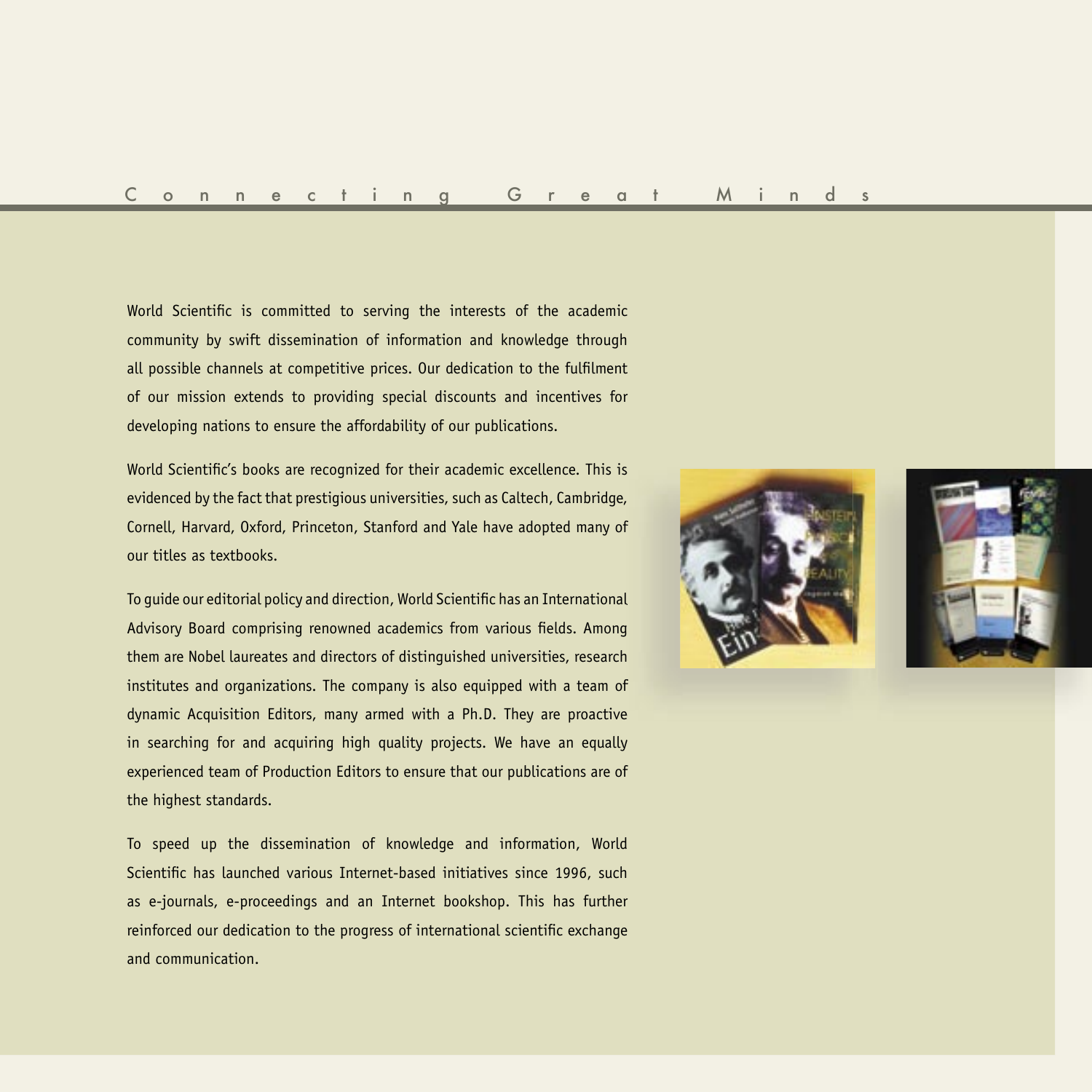

## World Scientific Salutes Its Nobel-Laureate Authors & Partners

"These distinguished individuals are honored for their invaluable and significant contributions to the progress of mankind. Distinct markers of the major trends in their respective fields, their contributions to human development will always be remembered."

#### The Nobel Prize in Physics

Frank Wilczek - 2004 Vitaly L Ginzburg - 2003 Gerardus 't Hooft - 1999 Martinus J G Veltman - 1999 Daniel C Tsui - 1998 Steven Chu - 1997 Claude Cohen-Tannoudji - 1997 Martin L Perl - 1995 Frederick Reines - 1995 Georges Charpak - 1992 Pierre-Gilles de Gennes - 1991 Norman F Ramsey - 1989 Subramanyan Chandrasekhar - 1983 Nicolaas Bloembergen - 1981 Abdus Salam - 1979 Philip Warren Anderson - 1977 Sir Nevill Francis Mott - 1977 Aage Niels Bohr - 1975 Leon Neil Cooper - 1972 Hans Albrecht Bethe - 1967 Richard P Feynman - 1965 Julian Schwinger - 1965 Chen Ning Yang - 1957 Hideki Yukawa - 1949 Carl David Anderson - 1936

#### The Nobel Prize in Chemistry

Aaron Ciechanover - 2004 Kurt Wüthrich - 2002 Alan G MacDiarmid - 2000 Ahmed H Zewail - 1999 Walter Kohn - 1998 George A Olah - 1994 Robert Huber - 1988 Yuan T Lee - 1986 Kenichi Fukui - 1981 Frederick Sanger - 1958, 1980 Ilya Prigogine - 1977 Sir Derek H R Barton - 1969 Lars Onsager - 1968 George Porter - 1967 Linus Carl Pauling - 1954 Glenn Theodore Seaborg - 1951

#### The Nobel Prize in Physiology or Medicine

Rita Levi-Montalcini - 1986 Niels K Jerne - 1984 Baruch S Blumberg - 1976 Har Gobind Khorana - 1968

Alfred Nobel Memorial Prize in Economic Sciences

Robert C Merton - 1997 James M Buchanan Jr - 1986 Lawrence R Klein - 1980

#### The Nobel Prize in Peace

Joseph Rotblat - 1995 Linus Carl Pauling - 1962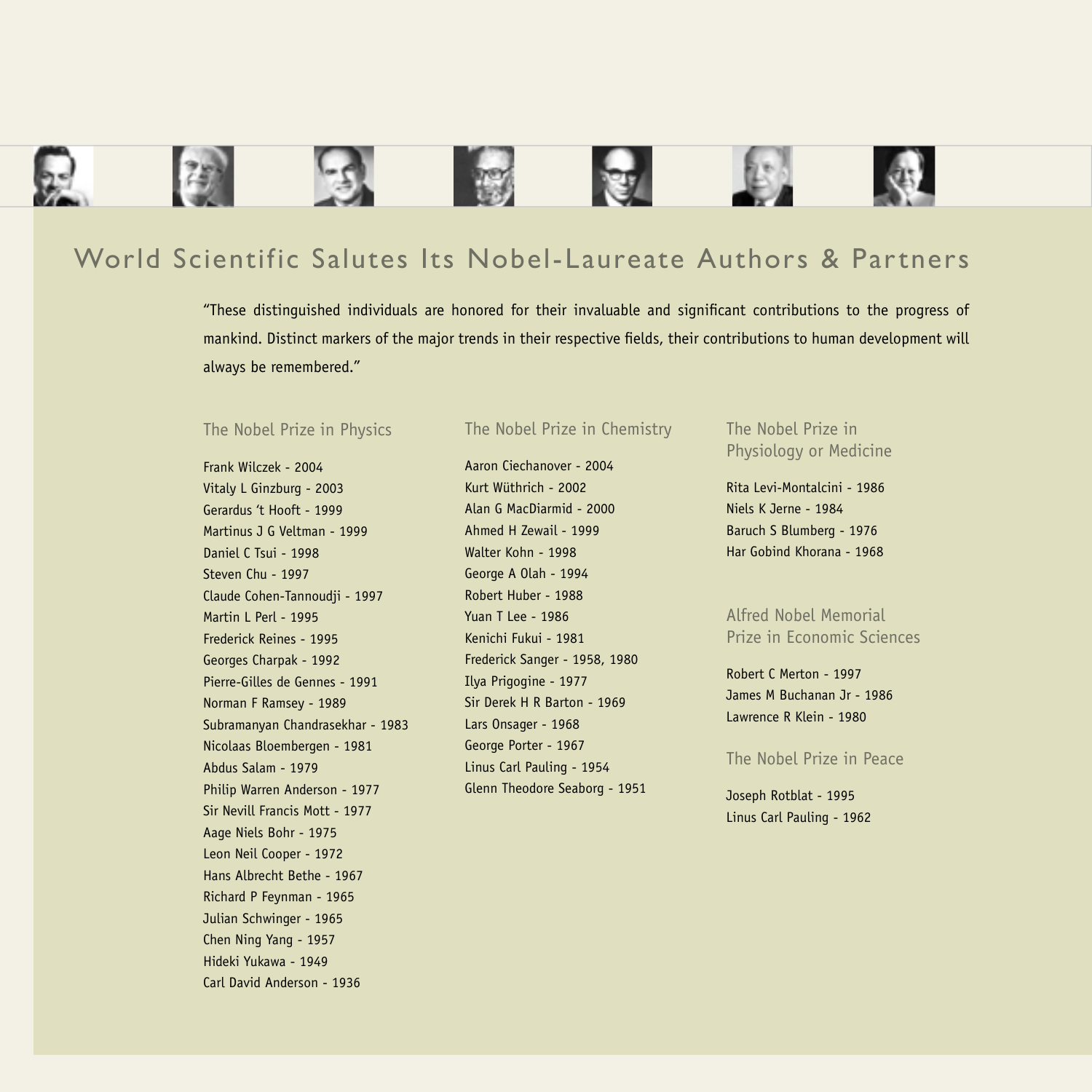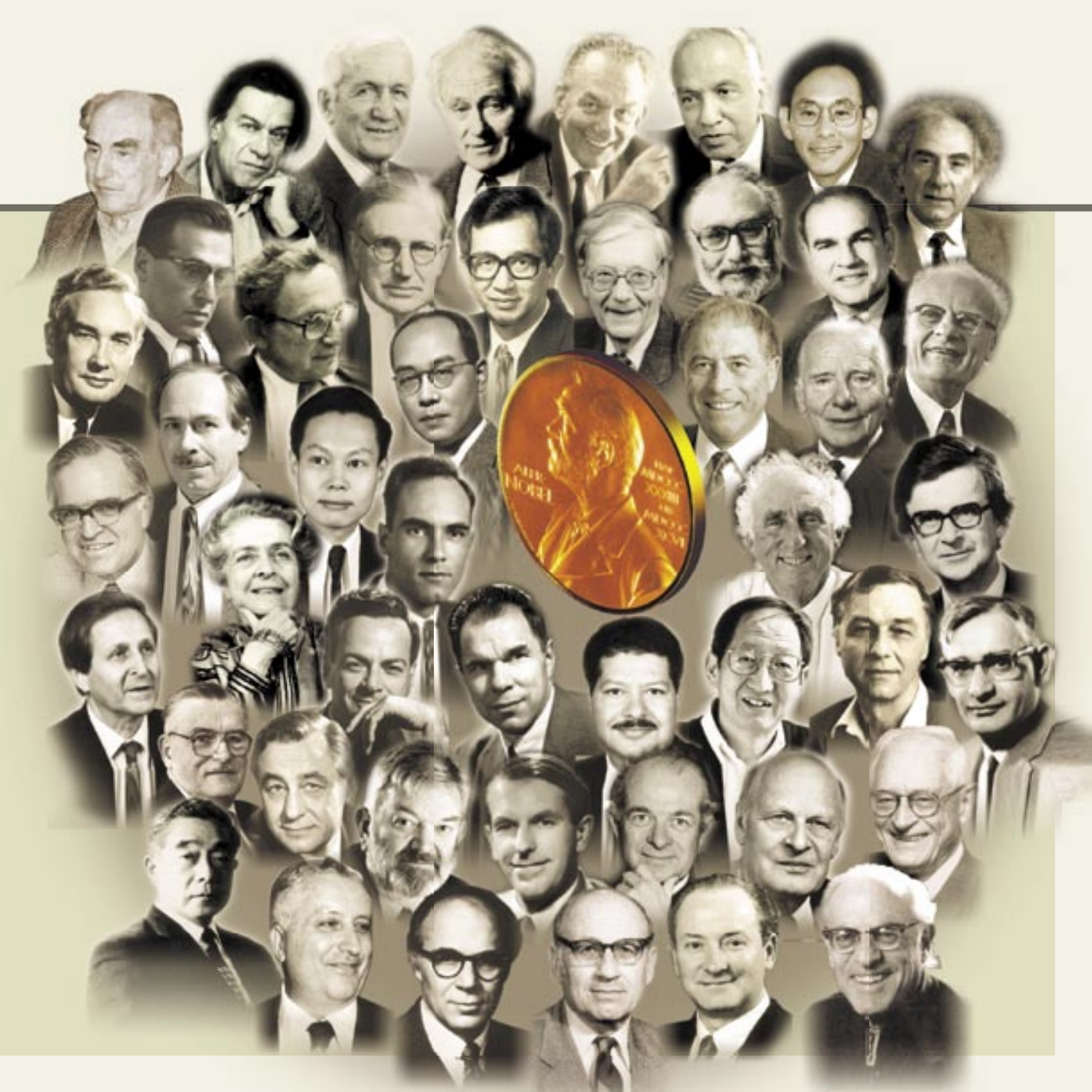

## Marketing and Sales



World Scientific has aggressive global marketing and sales teams in London, New Jersey, Shanghai, Beijing, Hong Kong, Taipei, Chennai, New Delhi and Singapore. Our multi-pronged marketing and sales strategy utilizes a wide range of marketing techniques.

Our key marketing techniques include direct mailing of promotional materials to targeted prospects, obtaining reviews, advertising selected titles in important publications, organizing book launches, participating in international book fairs and conferences, approaching booksellers and librarians, and working with our sales agents and representatives worldwide. Besides these conventional marketing efforts, we constantly innovate to develop new ways of marketing our products to targeted audiences.

Marketing personnel in each office work closely with authors to ensure that their publications are marketed to their fullest satisfaction.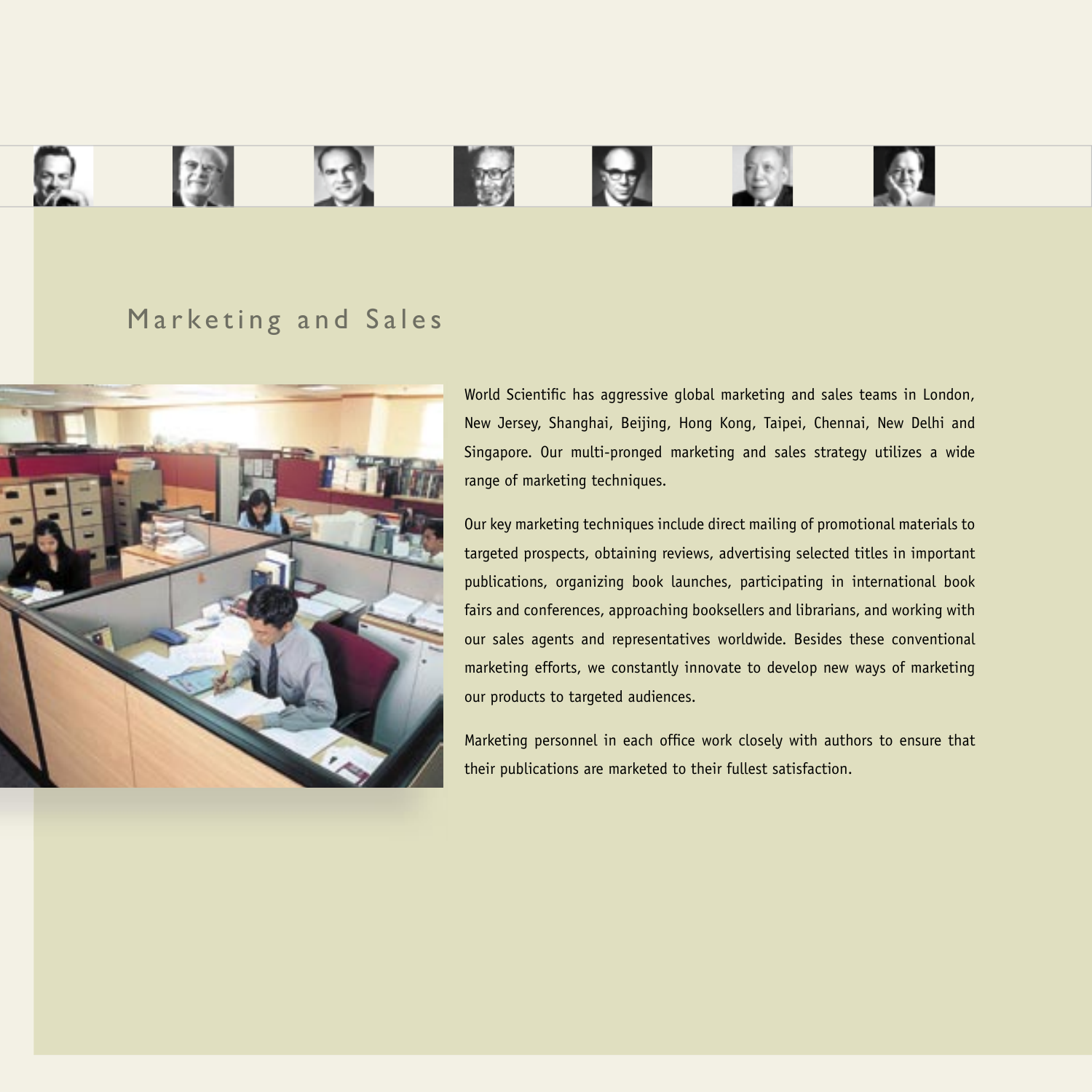## **E** ditorial

#### **Acquisition Editors**

At World Scientific, our dynamic Acquisition Editors strive to develop the publishing program for their respective subject areas. Mostly Ph.D. holders, they commission high quality projects of topical interest, strong scientific value and commercial viability, fully utilizing their professional knowledge and training.

They participate in important exhibitions and conferences worldwide to keep up-to-date on developments in their subject areas. Indicative of World Scientific's foresight and proactive approach is our acquisition and publication of the works of many outstanding scientists who later won the Nobel Prize, as well as other prestigious awards such as the Field Medallist and the US National Medal of Science.

#### **Production Editors**

An equally strong team of Production Editors, located in London, New Jersey and Singapore, leverage their professional skills and creativity to obtain the utmost production quality for our books and journals. Constant upgrading and ongoing professional training ensure that they are in tune with the latest production techniques. They also attend important conferences worldwide to meet authors and keep themselves informed about the latest trends and developments in their respective fields.

### World Scientific has

## aggressive global marketing

#### and sales teams



in London, New Jersey, Shanghai, Beijing, Hong Kong, Taipei, Chennai, New Delhi and Singapore.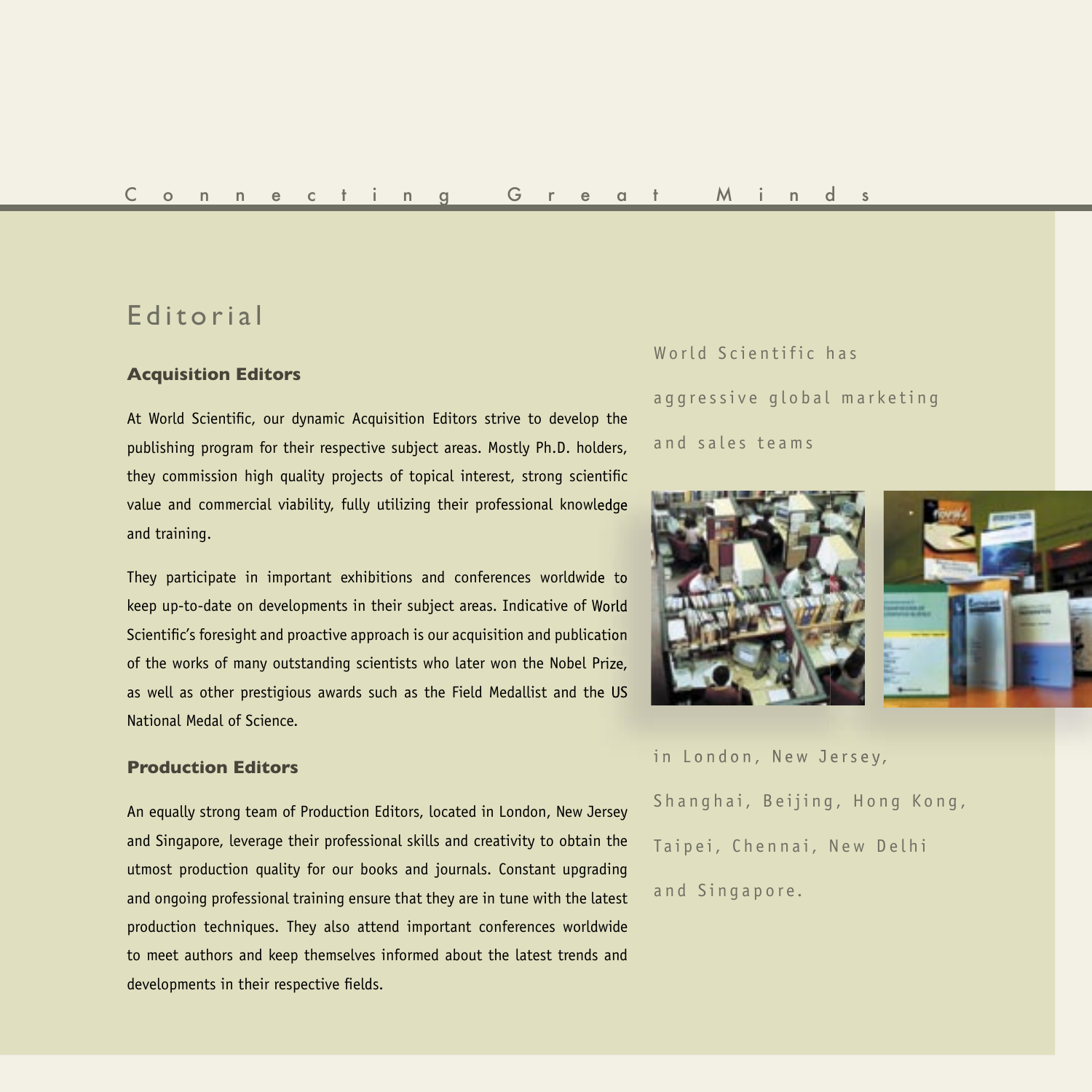

# Printing, Warehousing and Distribution





To remain in the forefront of print technology, World Scientific has adopted the DocuTech digital technology, which rides on the new wave of digital publishing. This print-on-demand strategy is cost-efficient and reduces the production cycle time enormously, thus enabling World Scientific to provide an even faster publishing service.

World Scientific has state-of-the-art warehouses in Singapore, the US and the UK, which means prompt shipment and delivery of all books and journals to customers worldwide. The efficient and timely execution of major tasks, such as order processing, packing and despatch, enables us to provide a fast and reliable distribution service in an industry where prompt delivery is as important as prompt publication.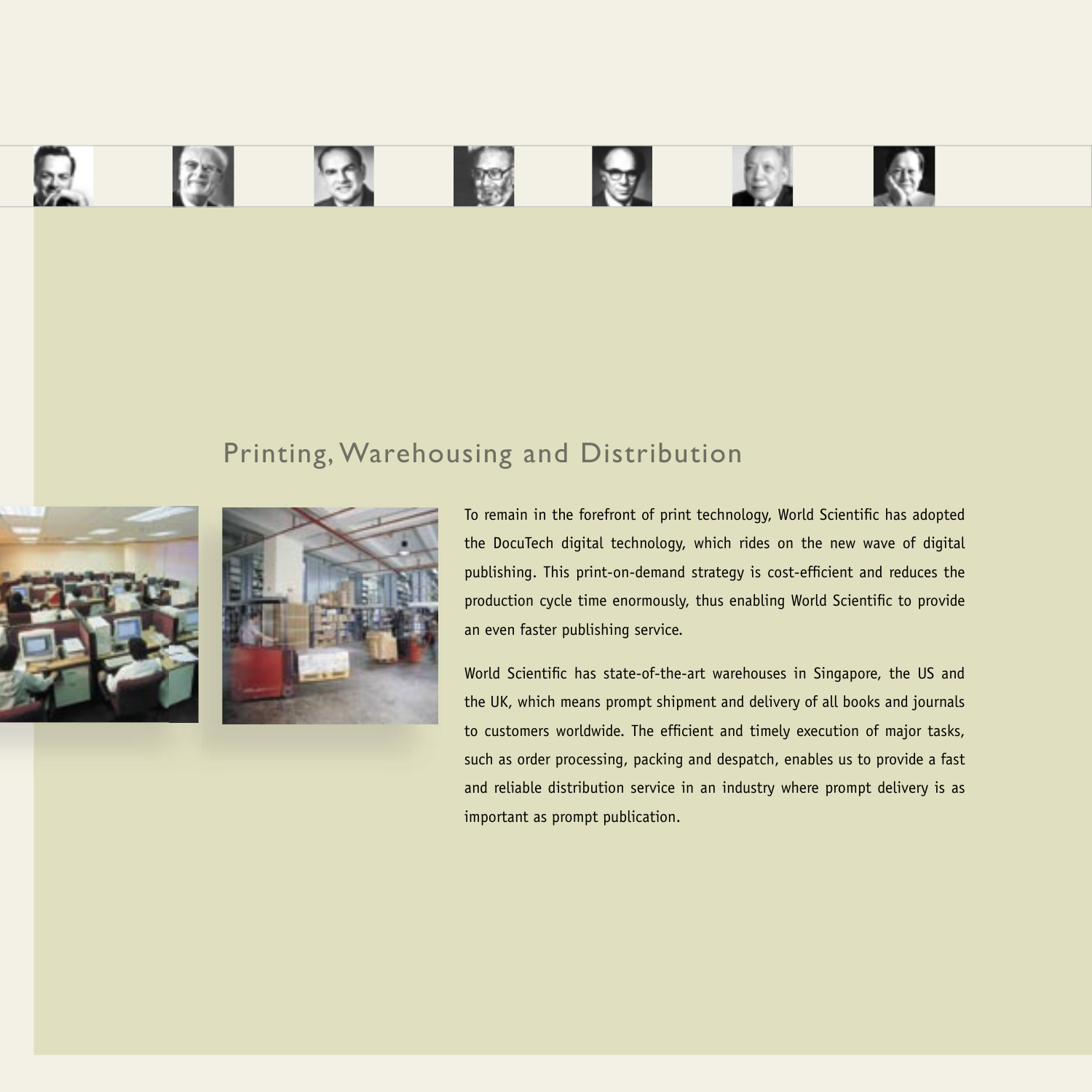# Layout and Design

World Scientific's team of versatile Graphic Designers have created a distinctive identity for our publications, evident in the striking designs of our books, journals, catalogues, flyers and posters.

Not bound by traditional mindsets, our Graphic Designers are trend-setters who often depart from the norm by using strong, creative designs and bold, bright colors, thus producing unique designs. They participate annually in various book design competitions worldwide and have won numerous awards for their creative works.

## **Prepress**

World Scientific has an experienced pool of professional Typesetters, based in Singapore, Malaysia and India, who are well versed in the use of both English and Chinese typesetting softwares.

Our Typesetters work closely with the Production Editors and authors in deciding the most suitable layout and typeface for the different kinds of publications. This ensures the achievement of the highest production standards, which hinges not just on the material used in production and the outward appearance of the publication, but also on the overall readability and visual appeal of the text inside.

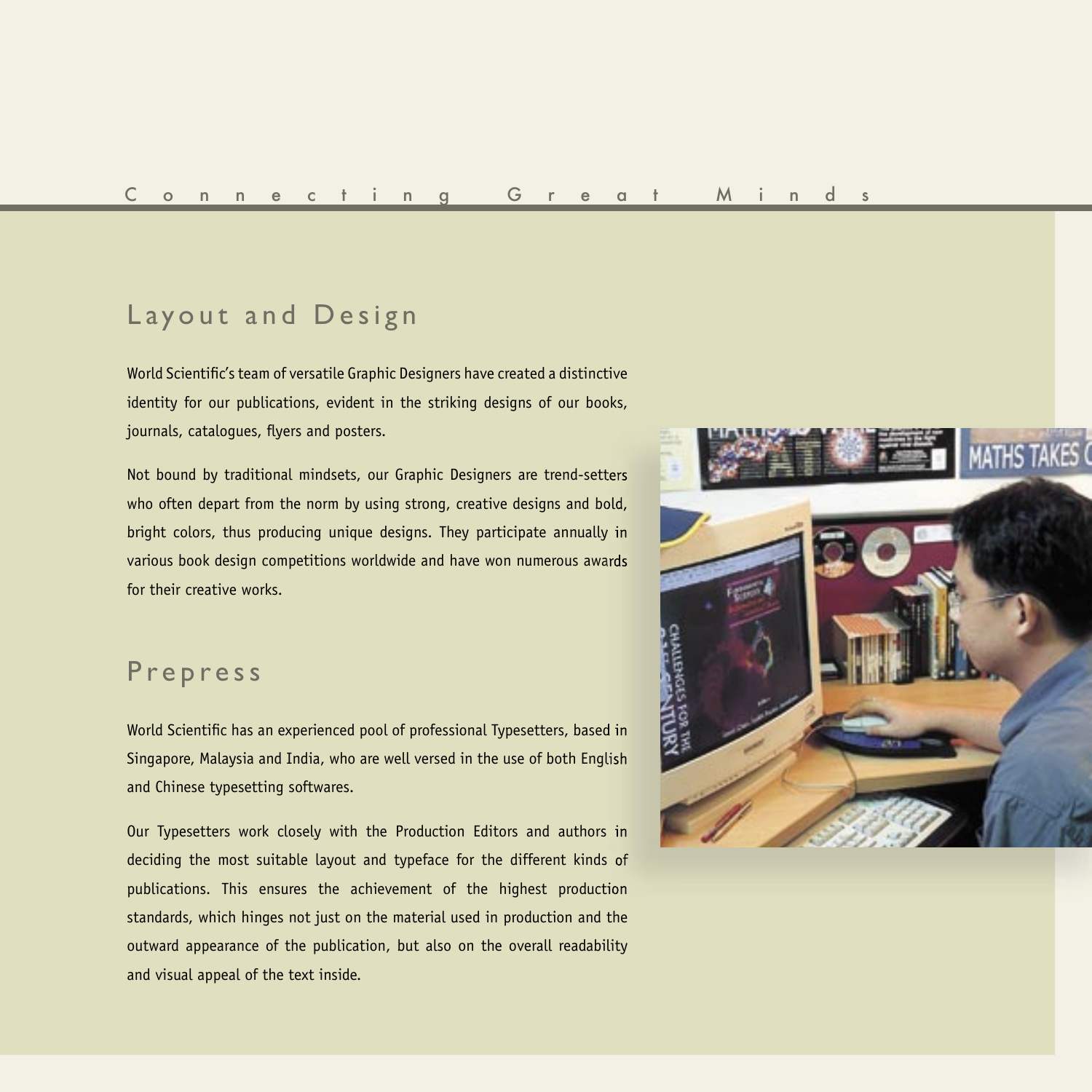

## Internet

In keeping with our aim of remaining in the forefront of technological development, World Scientific has, since 1996, initiated several Web-based projects to further enhance our service quality. Examples include WorldSciNet, WorldSciNetArchives, CrossRef, eProceedings, eBooks and the Internet Bookshop.

**WorldSciNet**, our e-journal website, was set up to provide online access to most of our journals. It provides an array of value-added services that include e-mail alerts on new journal issues and forthcoming articles, complimentary online issues, the latest news related to our journals, and links.

## **Visit www.worldscinet.com**



| World Sellier sheep<br>GONZILL PALEMENT IN CH |   |
|-----------------------------------------------|---|
|                                               |   |
|                                               |   |
|                                               | ٠ |
|                                               |   |

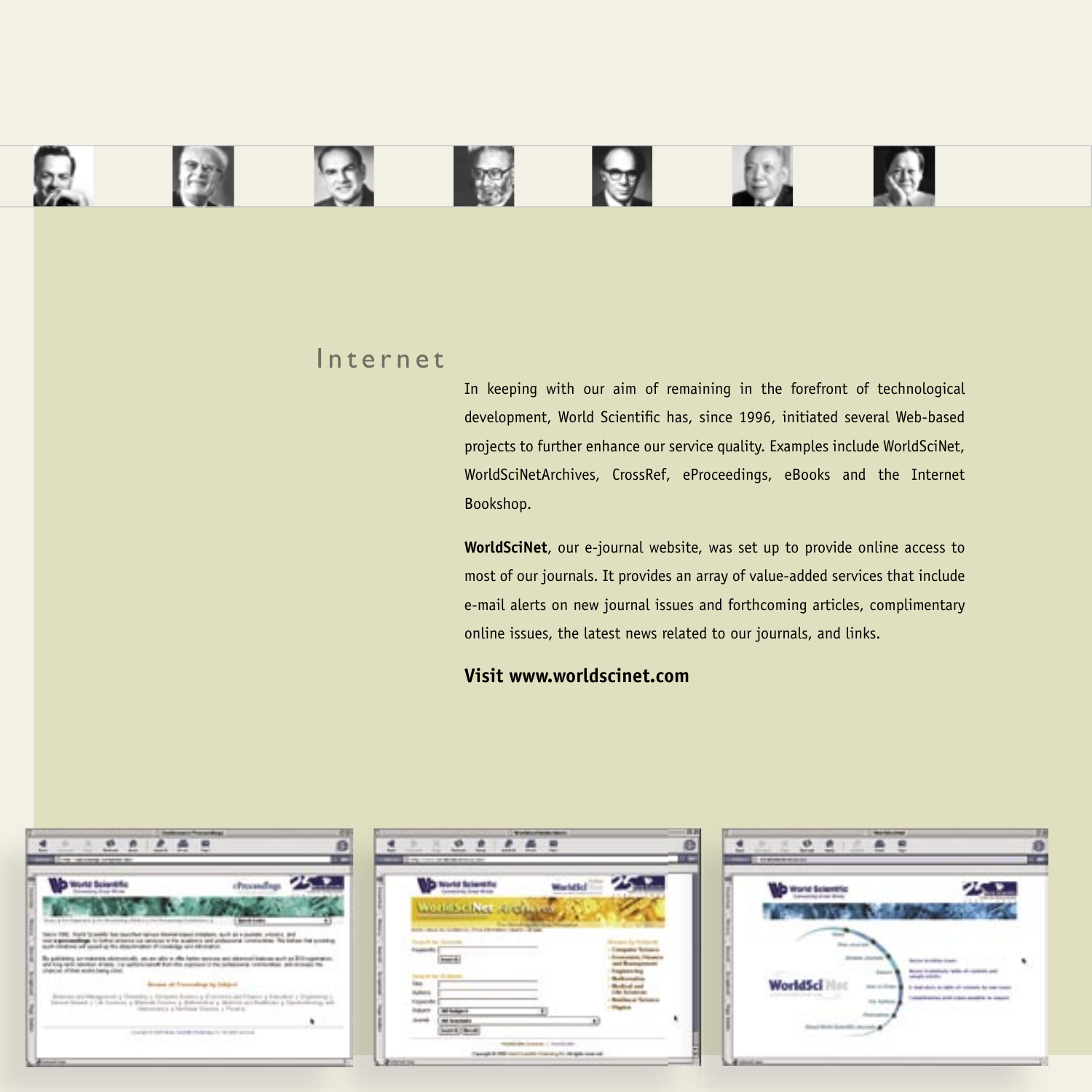**WorldSciNetArchives.com** contains abstracts and full-text journal articles dating back to 1973. To date, more than 17,000 articles from over 60 journals are available on this platform. Bibliographic data of all articles is also submitted to CrossRef, ensuring that reference citations are hyperlinkable through the DOI (Digital Object Identifier for intellectual property).

## **Visit www.worldscinetarchives.com**

CrossRef, a service where researchers can click on a reference citation in a journal and immediately access the cited article, functions as a digital the functions as a digital switchboard. Researchers clicking on a link will be connected to a page on the publisher's website, showing a full bibliographical citation of the article, and in most cases the abstract as well.

**eProceedings**, publishes high-quality conference proceedings online, high-quality conference proceedings including the full text of selected works. Publishing materials electronically allows us to offer advanced services such as DOI registration and long-term retention of data.

## **Visit eproceedings.worldscinet.com**

eBooks from World Scientific are available through World Scientific's partner sites www.netlibrary.com, www.eblib.com, www.ebrary.com, www.books24x7. com, and www.knovel.com. More than 300 World Scientific titles have been converted to eBooks to date, and the collection is still expanding.

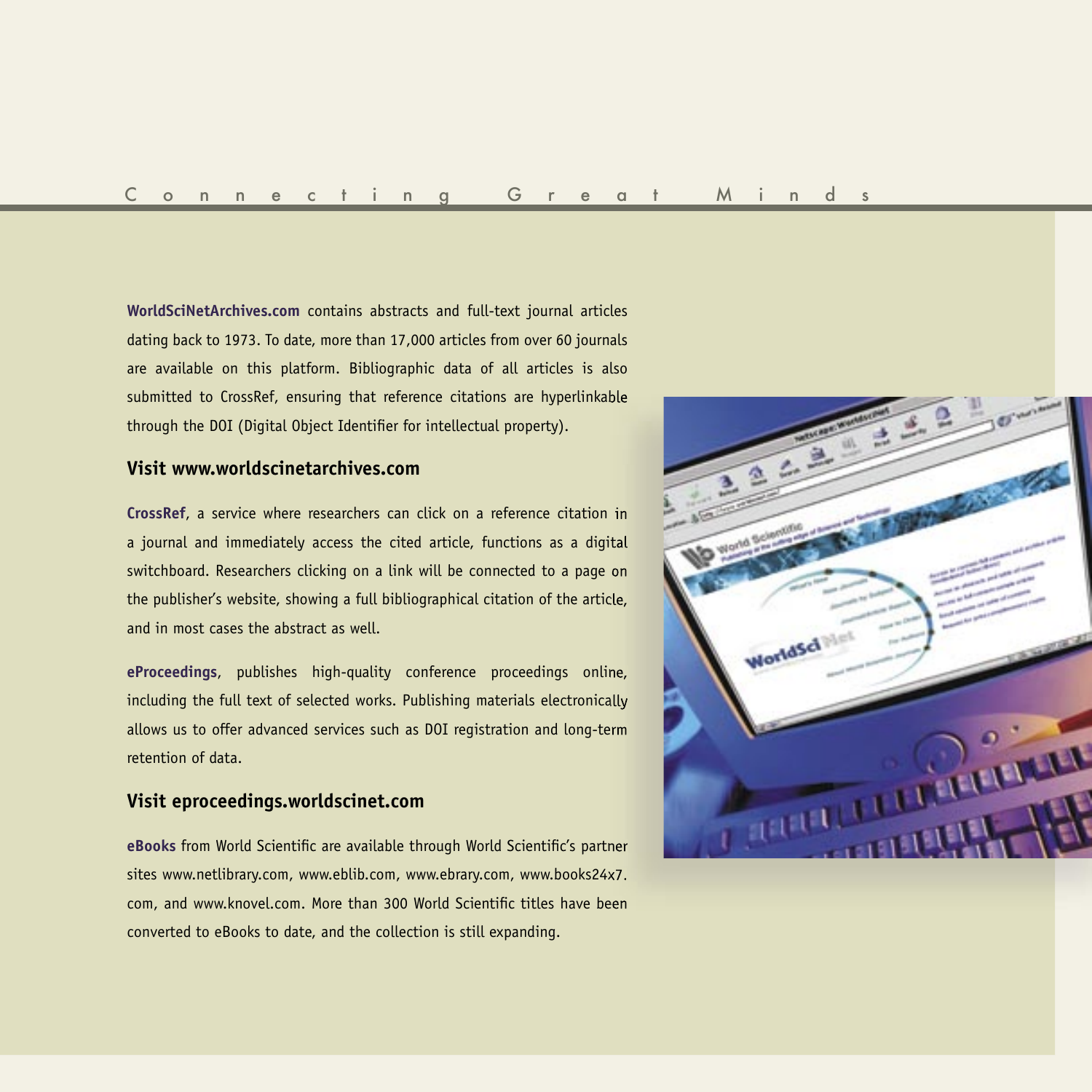



# Imperial College Press

Established in 1995, Imperial College Press is a partnership between World Scientific and London University's Imperial College. The Press brings together, in one company, the academic excellence of an institution of higher learning internationally acclaimed for engineering, science and medicine, and the expertise and experience of an established scientific publisher.

Imperial College Press has benefited greatly from access to World Scientific's established network of offices and distributors in Europe, North America, India and the Far East, as well as our professionalism in book and journal production. Armed with these advantages, the Press has established itself as another world class academic publisher.

Chaired by Sir Roger Elliott of Oxford University, the Press gives special emphasis to research areas and academic disciplines in which the College has particular strengths. Authors are sought from both within the College and beyond. To date, the Press has produced more than 200 books and launched 8 journals.

The past and present members of the Editorial Advisory Board, besides Lord Porter, include Sir John Kendrew, Sir John Mason, Sir Gordon Wolstenholme and Professor W I McDonald.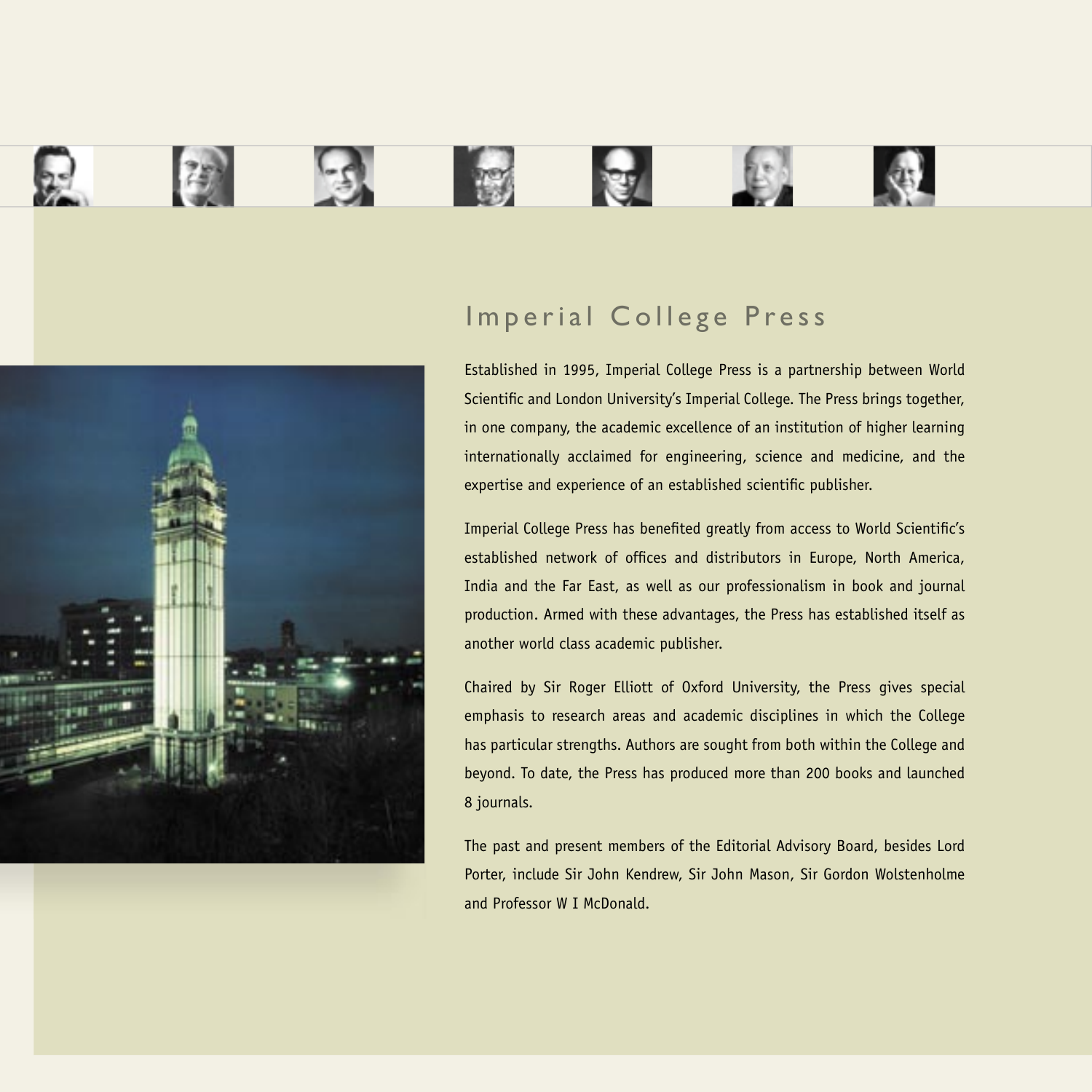## C o n n e c t i n g G r e a t M i n d s

Imperial College Press

is a partnership

b e t w e e n W o r l d S c i e n t i f i c

and London University's

Imperial College.



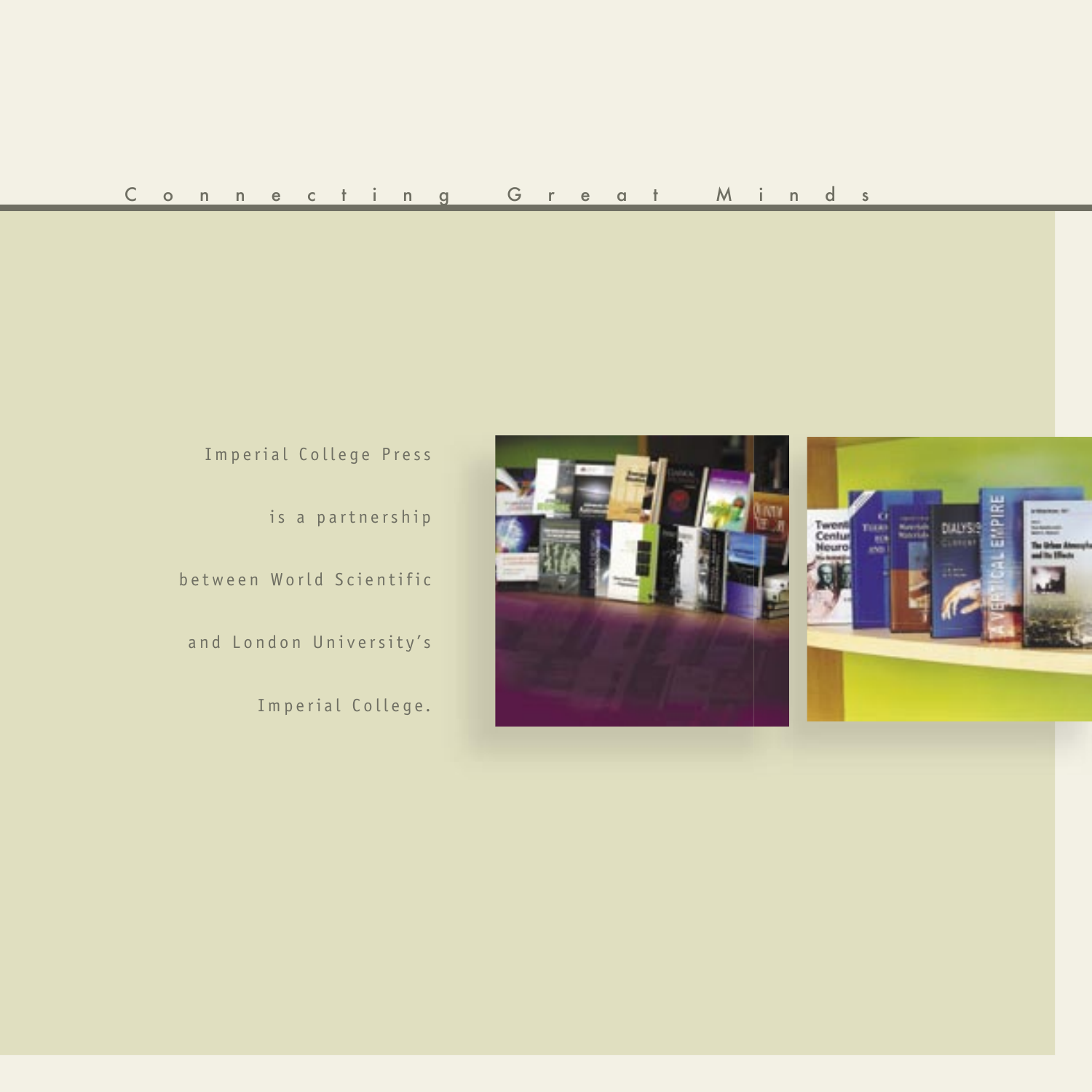

# Professional News Publications



A P B N offers many exciting articles, with a primary focus on governmental policies and regulations, p r o d u c t d e v e l o p m e n t s, corporate deals and industry trends.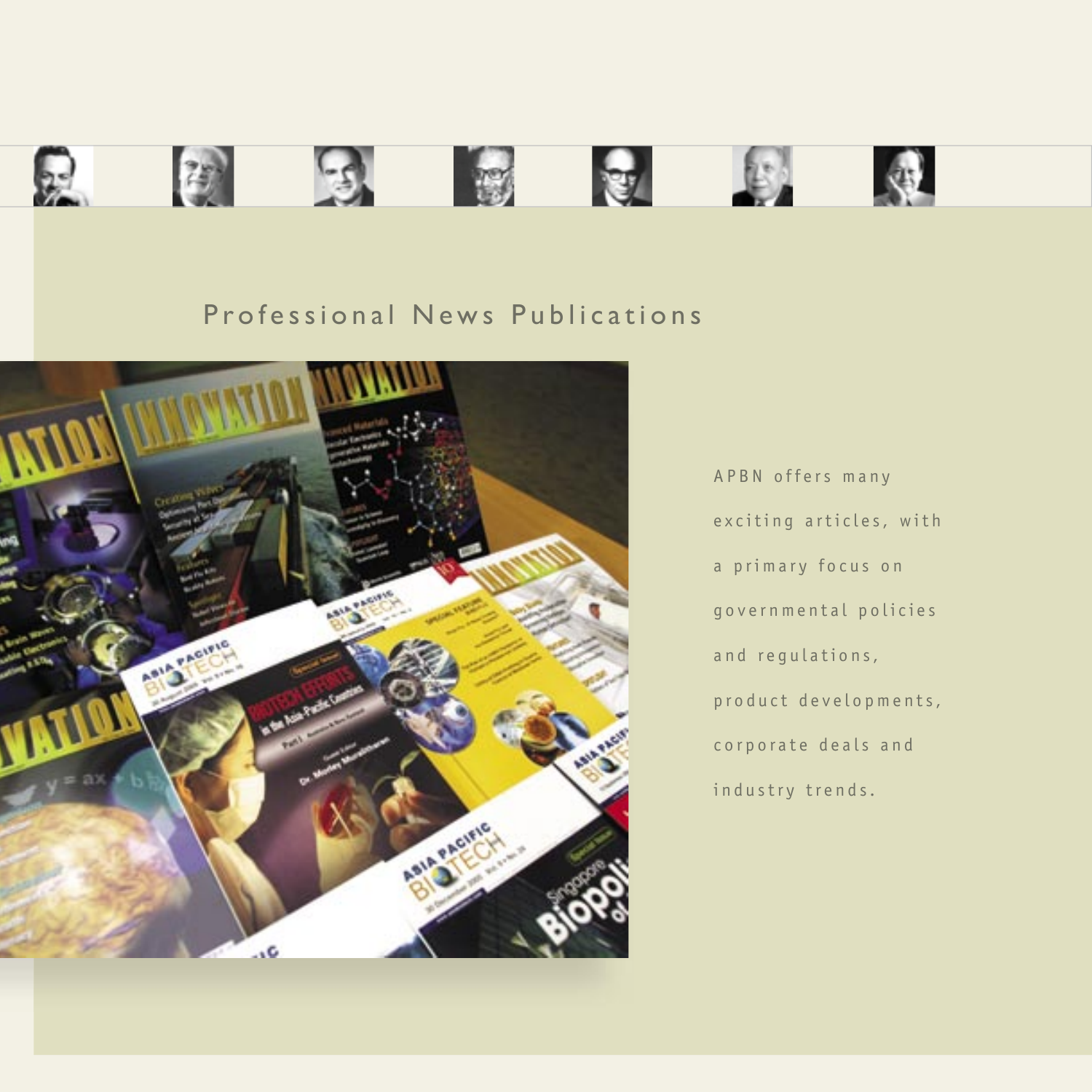#### **Asia Pacific Biotech News**

Asia Pacific Biotech News (APBN) is the first and only fortnightly report on pharmaceuticals, health care, food and agriculture in the Asia Pacific region. Widely read by pharmaceutical and health care professionals, investors, academics and researchers in both Asia Pacific and the worldwide markets, it is available in both print and electronic versions (www.asiabiotech.com).

APBN aims to become the main source through which those in the industry keep track of the rapid development of biotechnology in Asia Pacific. It offers many exciting articles, with a primary focus on governmental policies and regulations, product developments, corporate deals and industry trends. It also provides other key services, such as lists of the profiles of companies, research institutes and scientists, and a calendar of upcoming events, seminars and conferences in the field.

#### **Innovation**

Innovation, a quarterly magazine jointly published by World Scientific and the National University of Singapore, highlights the recent work of Asianbased researchers and their collaborations with external organizations, as well as the latest breakthroughs in science, technology and medicine from around the world.

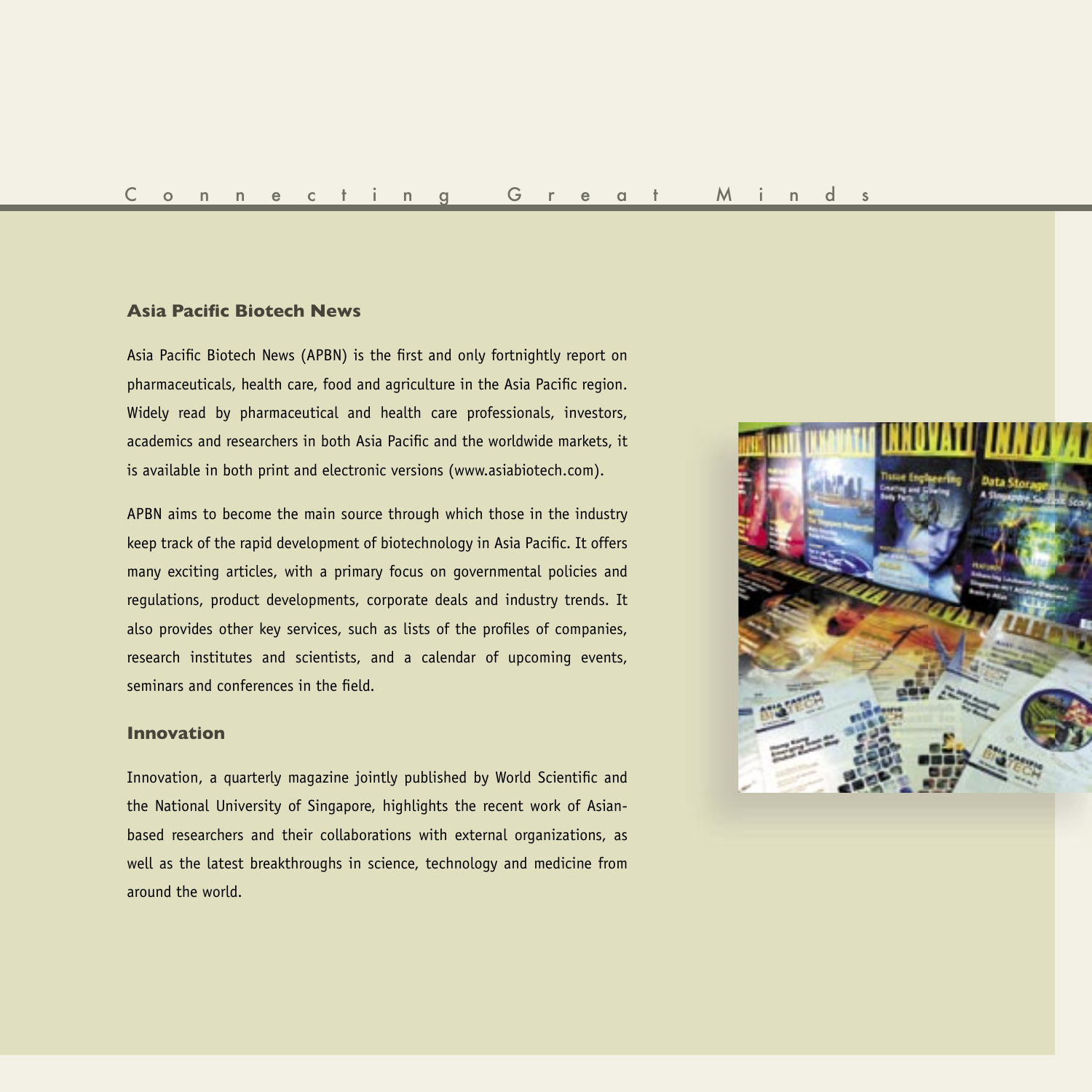

# Our Subsidiaries

World Scientific's mission of disseminating quality content and advancing knowledge management is further enhanced with the range of products and services offered by our subsidiaries.

# Meeting Matters

International is a provider of conference



management, secretariat, and meeting support services.

## **Global Publishing Co Pte Ltd** 八方文化创作室

Global Publishing specializes in the publication of works penned by wellknown personalities from the academia and cultural circle. These works are completed in the Chinese language or in two languages, namely Chinese and English. The company is poised to introduce readers to the perspectives and works of renowned scholars now living in different parts of the world. It also undertakes the responsibility of launching commentaries, essays and literary creations which have a local flavor or are representative and insightful.

#### **Meeting Matters International**

Meeting Matters International is a provider of conference management, secretariat, and meeting support services. The company also organizes technical seminars and manages an online store that distributes and resells major engineering codes and standards, related educational packages and technical publications.

Competitive pricing and effective customer response management services have earned the company a faithful following among the scientific community and engineering professionals in Asia-Pacific countries.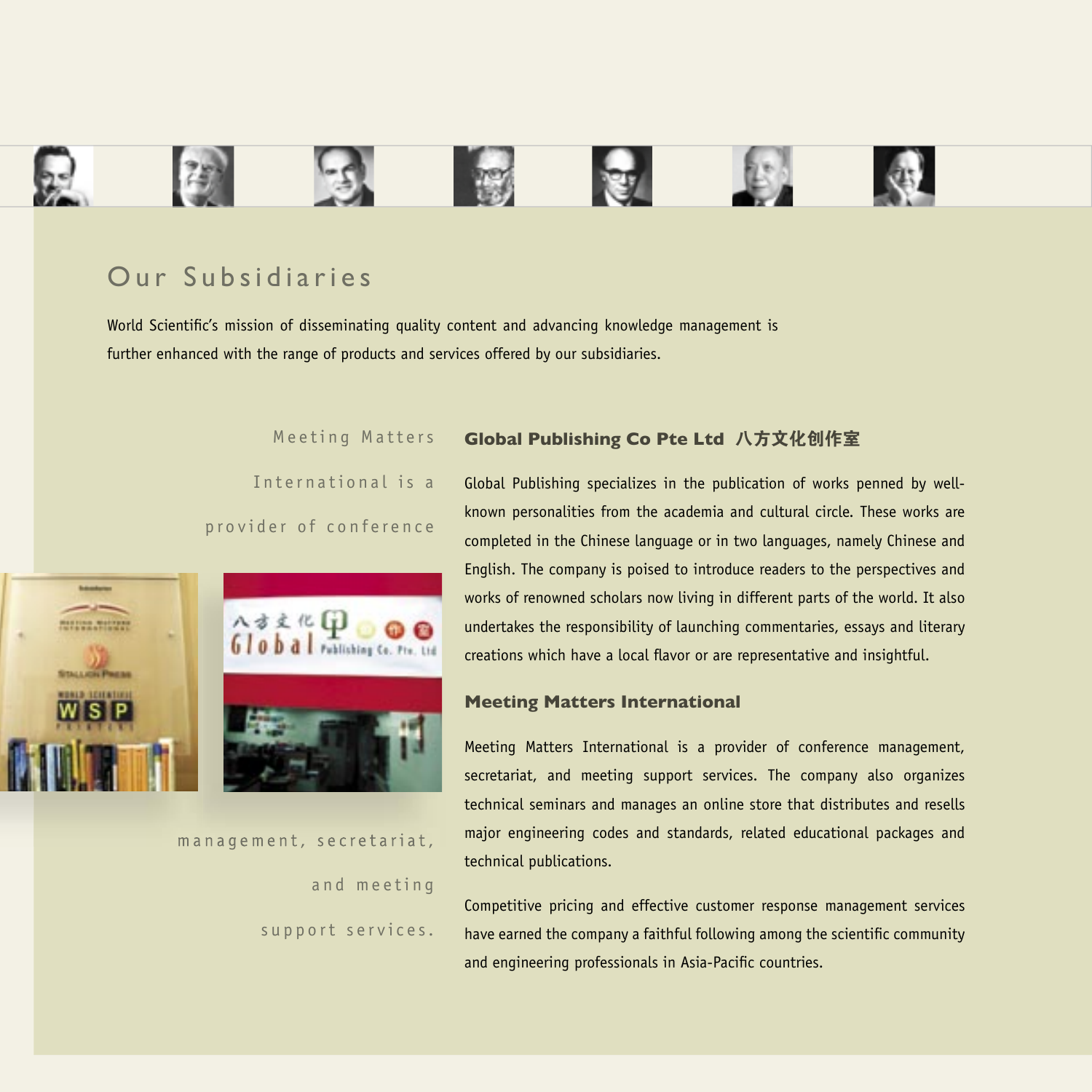#### **Stallion Press**

Stallion Press provides quality distribution and prepress services for clients in Europe, the US and Singapore. The full spectrum of services, ranging from data conversion to value-added services like cross-referencing, packaging and distribution for both current and archived content, is provided for conventional and CD-Rom publishing as well as for e-books.

Stallion Press prepares content for delivery via the Internet and/or print. For Internet delivery, it efficiently converts publications from hard copies or electronic files to Internet-ready formats. In addition, Stallion Press offers professional copy-editing, design and printing services.

Through the integration of technology, global resources and country-specific competitive advantages, Stallion Press is able to offer highly competitive quality and prices in an industry dominated by big players.

#### **World Scientific Printers**

World Scientific Printers, our printing and design arm, has more than 30 years of experience. It offers a full range of design and printing services, and the product range includes catalogues, journals, magazines, instruction manuals, brochures, flyers, corporate prospectuses, company annual reports and menus.

Equipped with the latest digital technology, World Scientific Printers also provides print-on-demand services, in addition to conventional printing. With access to World Scientific's team of professional designers, World Scientific Printers' key competitive advantage arises from its ability to provide value-added design services.



Stallion Press provides complete publisher's s e r vices at highly competitive rates.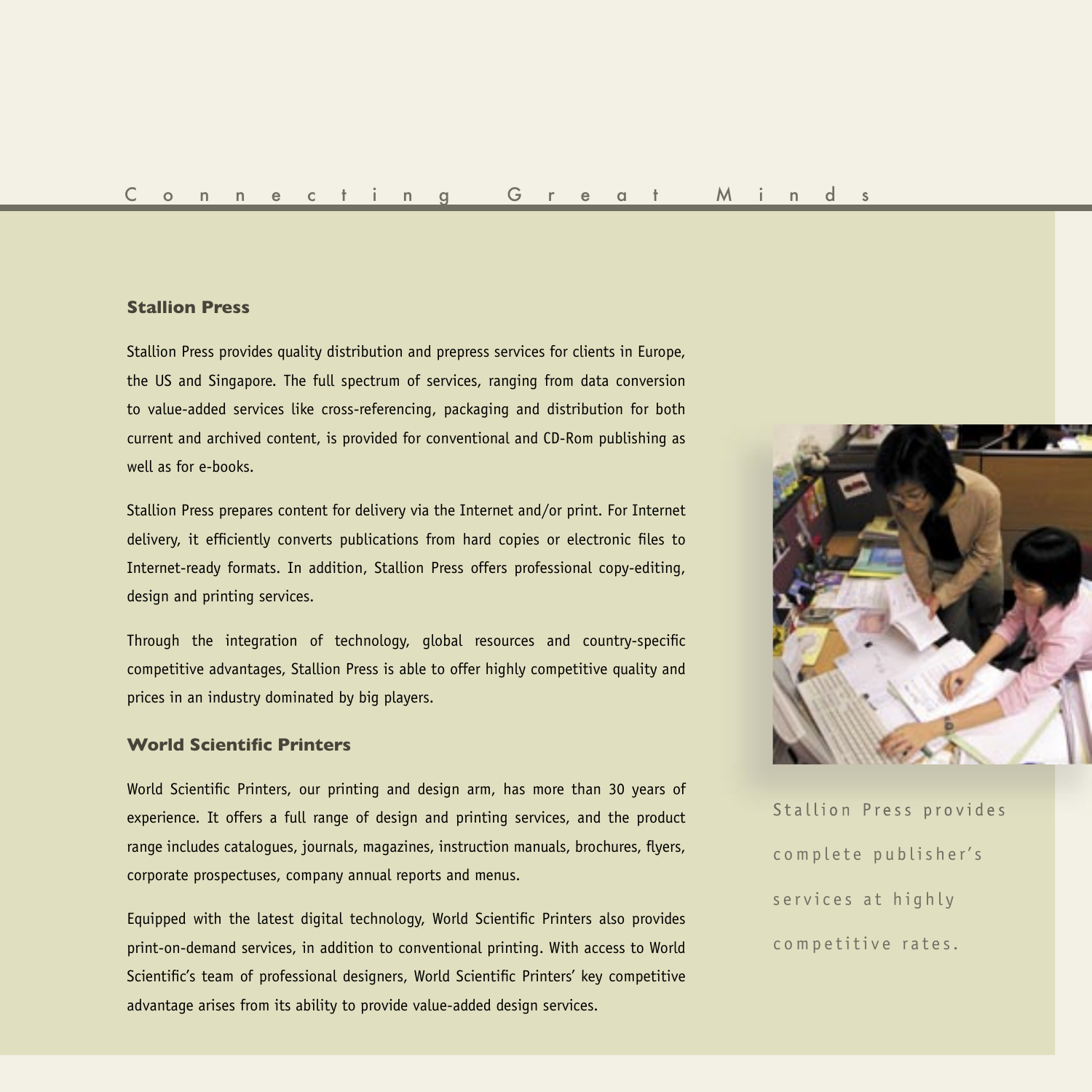

# Some comments from our authors



"From the start on, I had a letter perfect co-operation with the editors of World Scientific. Whenever questions arose, e.g. during manuscript preparation, guidance was given immediately. Further, I was astonished by the very short time to production. Based on my simple drafts, the publishing team of World Scientific created not only an excellent cover design but produced a high quality book. Due to a committed and professional marketing team, I found my book announced in many libraries all over the world. Therefore, I have to admit: World Scientific makes an author's dreams come true!"

> Michael Rieth *Forschungszentrum Karlsruhe, Germany*



"The World Scientific is a world class publisher. I am a very satisfied author. It is very fast, highly competent and completely reliable."

> Tommy Koh *Ambassador-at-large, Singapore*



"I produced my work in camera-ready form, and found it was quickly and skillfully copy-edited by Imperial College Press, London. Cover design work has been excellent – quick and responsive. I am very pleased with the production quality, in particular the freedom the Press gave to specify the paper."

> Mary Archer *Cambridge University, UK*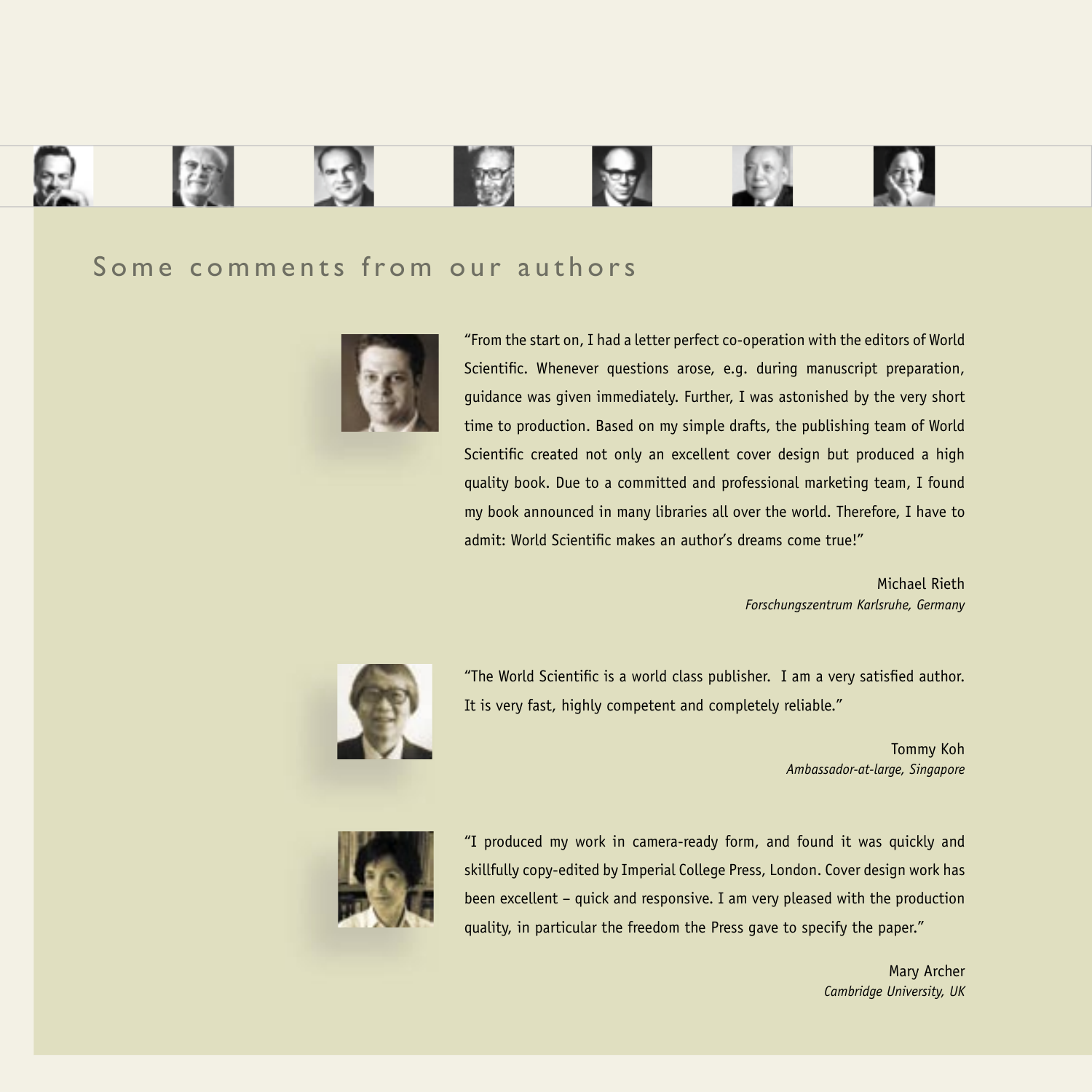"My experience with World Scientific was overall very positive, and I felt that the production of my volume was highly efficient. The presentation of the book, including black and white and colour illustrations, is pleasing and of high quality."

> Kurt Wüthrich *ETH Zürich, Switzerland Nobel Laureate in Chemistry*

"I have been very satisfied with my interaction with World Scientific. From the initial contacts I had with the Company regarding publication of one of my books, I found its staff to be cooperative and friendly and the Production Department was eager not only to listen to my suggestions but to implement them. I can warmly recommend World Scientific to any potential author who seeks a reliable, cooperative and friendly publisher." Scientific was overall very positive, and I felt that<br>me was highly efficient. The presentation of the<br>white and colour illustrations, is pleasing and of<br>Kurt Wüthrich<br>*ETH Zürich, Switzerland*<br>*Nobel Laureate in Chemistry* 

> Emil Wolf *University of Rochester, USA*